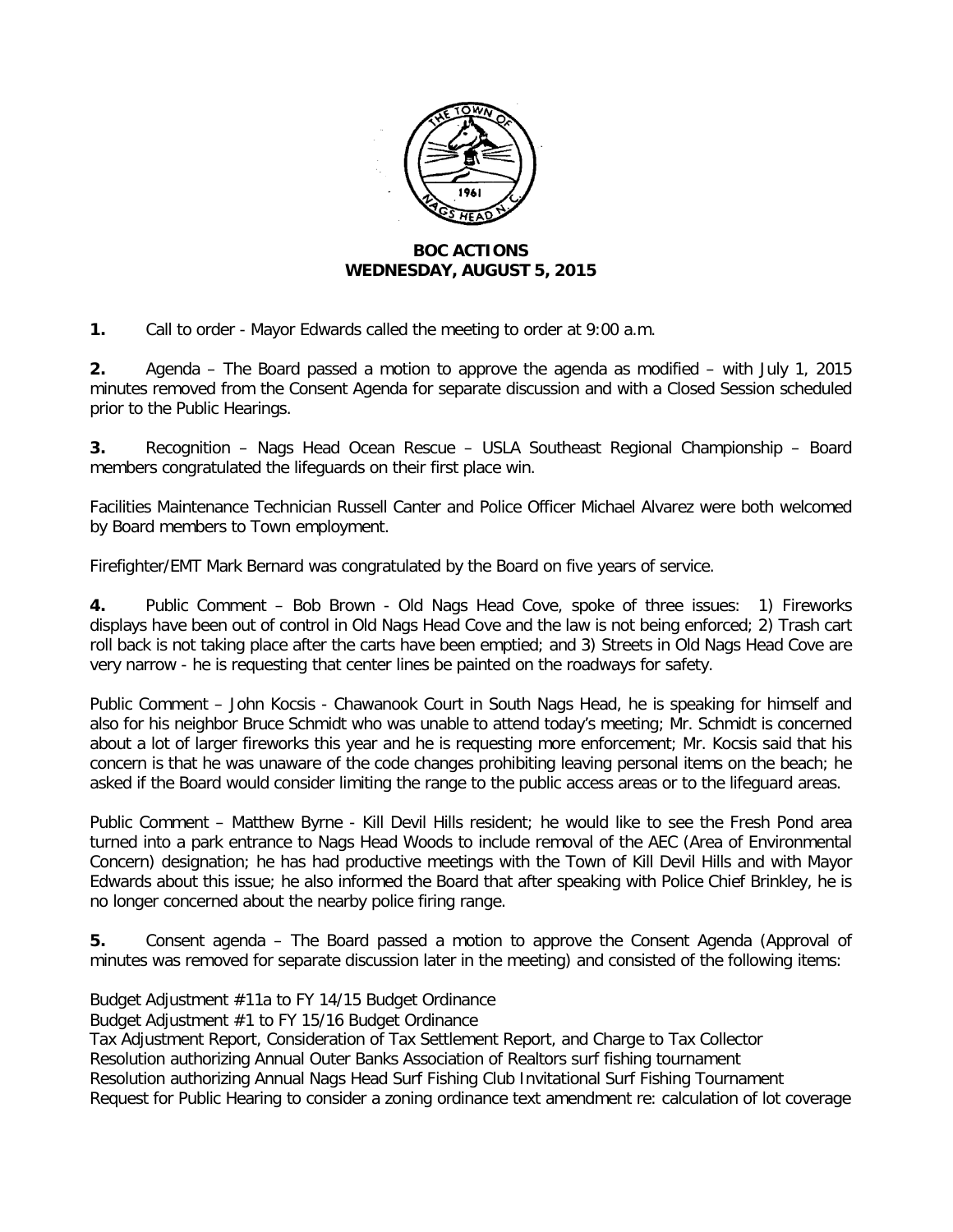**6.** Closed Session – The Board passed a motion to enter Closed Session to confer with the attorney and preserve the attorney/client privilege at 9:23 a.m.

**7.** Open Session - The Board re-entered Open Session at 9:55 a.m.

**8.** Public Hearing – to consider text amendments to zoning ordinance re: to large residential dwellings – The Board passed a motion to return the large structure ordinance to the Planning Board and to bring it back to the Board of Commissioners for Public Hearing and consideration on August 19<sup>th</sup>.

**9.** Public Hearing - to consider a Conditional Use/Site Plan Amendment application submitted by Quible on behalf of Verdad Real Estate and 7-Eleven, for proposed site redevelopment consisting of retail/convenience store, fueling dispensers, canopy. The Board passed a motion to make the required three findings of fact and to approve the conditional use site plan as presented with one condition: that the Board be presented the proposed stormwater drainage facilities plan for the Conch Street right-ofway for review, approval, and acceptance.

**10.** Public Hearing - to consider zoning ordinance text amendments to Town Code Section 48-128, related to regulating both minor and major additions/expansions to nonconforming cottage courts – The Board passed a motion to recuse Comr. Cahoon from the discussion as her family owns a nonconforming cottage court.

It was Board consensus to return after the Recess and vote on a clean copy of the proposed cottage court ordinance with the following changes: add a title to paragraph (5) and remove the common ownership requirement.

**11.** Recess/Reconvene - The Board recessed at 11:37 a.m. to attend the Peak Resources/Colony Ridge welcoming ceremony - to be followed by lunch. The Board reconvened at 1:30 p.m.

**12.** Public Hearing (cottage courts) Continued – The Board passed a motion to adopt the ordinance re: cottage courts as amended and displayed on screen.

**13.** Town Code Update Project – Advisory and Technical Review Committees - Mayor Edwards appointed Mayor Pro Tem Walters as the Board liaison to the Advisory Committee and Comr. Demers as the Board liaison to the Technical Committee. He asked that they review the list of candidates for each of their respective committees, and add any other candidates that may be interested, in order that both committees may be finalized at the August 19th mid-month Board meeting. Both Mayor Pro Tem Walters and Comr. Demers agreed to serve in this capacity and to report back on August 19<sup>th</sup>

It was Board consensus to agree to "Focus Nags Head" as the project name. Staff is to provide information on the Town's web site re: the Focus Nags Head project to date, i.e., what is being done and why it is being done. Also included should be a request to anyone interested in participating on either of these committees.

**14.** Planning Board - Planning Board Vice-Chair Barbara Gernat provided a summary of the July 21<sup>st</sup> Planning Board meeting – there were three action and two discussion items.

**15.** Closed Session – The Board passed a motion to enter Closed Session to preserve attorney/client privilege, to discuss the Granby/Richardson Beach Nourishment Project condemnations and to review/approve Closed Session minutes/disposition.

**16.** Open Session - The Board re-entered Open Session at 2:32 p.m.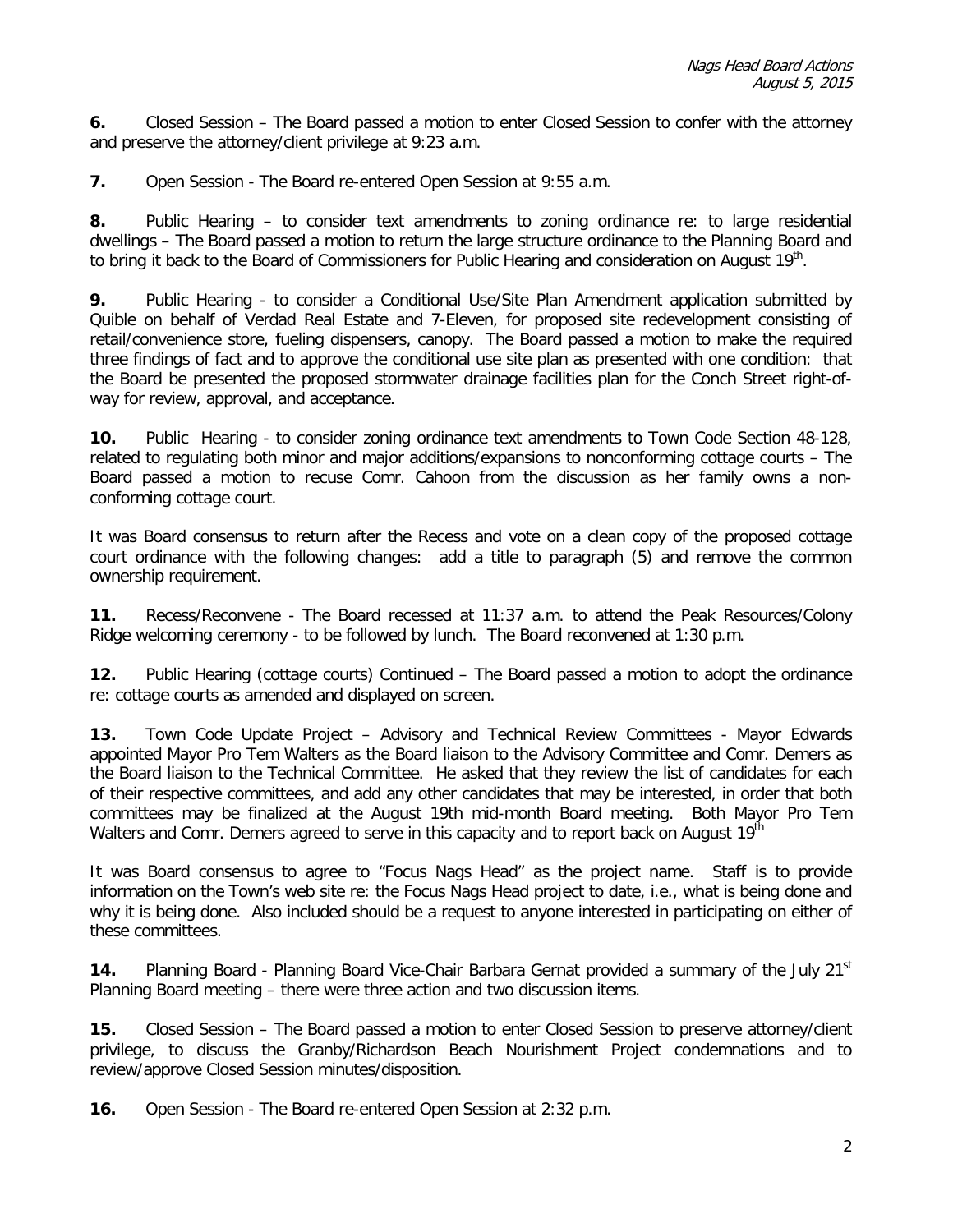## **17.** Committee Reports

Comr. Demers – Albemarle Regional Solid Waste Management Authority - Ann Blindt, Recycling Coordinator, has just retired and may not be replaced; Comr. Demers noted that the communities will be a little more on their own when it comes to recycling issues. He met with Ms. Blindt recently to obtain more information from her.

Comr. Ratzenberger – YMCA – the YMCA Board of Directors met and is pleased with the work the Town has done on the Skate Park and with the clearing of and the plans for the Dowdy Park site.

Comr. Ratzenberger - Dare County Beach Nourishment Committee will meet later this month.

Comr. Ratzenberger – Albemarle Rural Planning Organization (ARPO) – there has been a rumor that US 158 may become six lanes but that was never in the plans; currently in the Comprehensive Transportation Plan is a four-lane boulevard with a median. Later this month will be a meeting of ARPO to review details of the next DOT SPOT process.

**18.** Board/Committee Policy – The Board passed a motion to accept the Board/Committee Policy as amended/presented. Comr. Ratzenberger reiterated that he is not in favor of property owners not being allowed to serve on Town boards/committees. Comr. Cahoon accepted the friendly amendment to page 2 Membership to read as follows: "Town Board/standing committee". The amended motion passed 4 – 1 with Comr. Ratzenberger casting the NO vote.

**19.** Technical standards - for residential and commercial site development applications – Information/manual was provided for Board information.

**20.** Resolution – the Board passed a motion to adopt the resolution as presented exempting FY 15-16 CIP Projects from the Mini-Brooks Act as per GS 143-64.31.

**21.** Comr. Ratzenberger - Comr. Ratzenberger confirmed with the Town Attorney that contact information for local businesses can be requested, even though there is no Consolidated Fee Schedule requirement, in order to create an updated business data base.

**22.** Comr. Ratzenberger - Comr. Ratzenberger commented on the fireworks enforcement item mentioned during Audience Response. He stated that it is difficult to enforce although enforcement of some of the longer fireworks displays may be possible. He recommended that the general phone number be called and not "911" when reporting illegal fireworks.

**23.** Comr. Ratzenberger - Comr. Ratzenberger reported that copies of Village at Nags Head sewer reports will be provided by Carolina Water. On August 19<sup>th</sup> a tour of the sewer plant will take place. The Town has started getting inquiries from the Utilities Commission re: metering as opposed to flat rates.

**24.** Mayor Pro Tem Walters - Mayor Pro Tem Walters attended an offshore drilling forum last Friday in New Bern and she said that it was one of the best mini conferences she has attended in a long time. There was a packed house which included scientists, BOEM officials, State DENR officials, etc. When she obtains the link to all the powerpoint presentations that were shown, she will forward to all as it was a very informative forum and the issue is a State-wide issue.